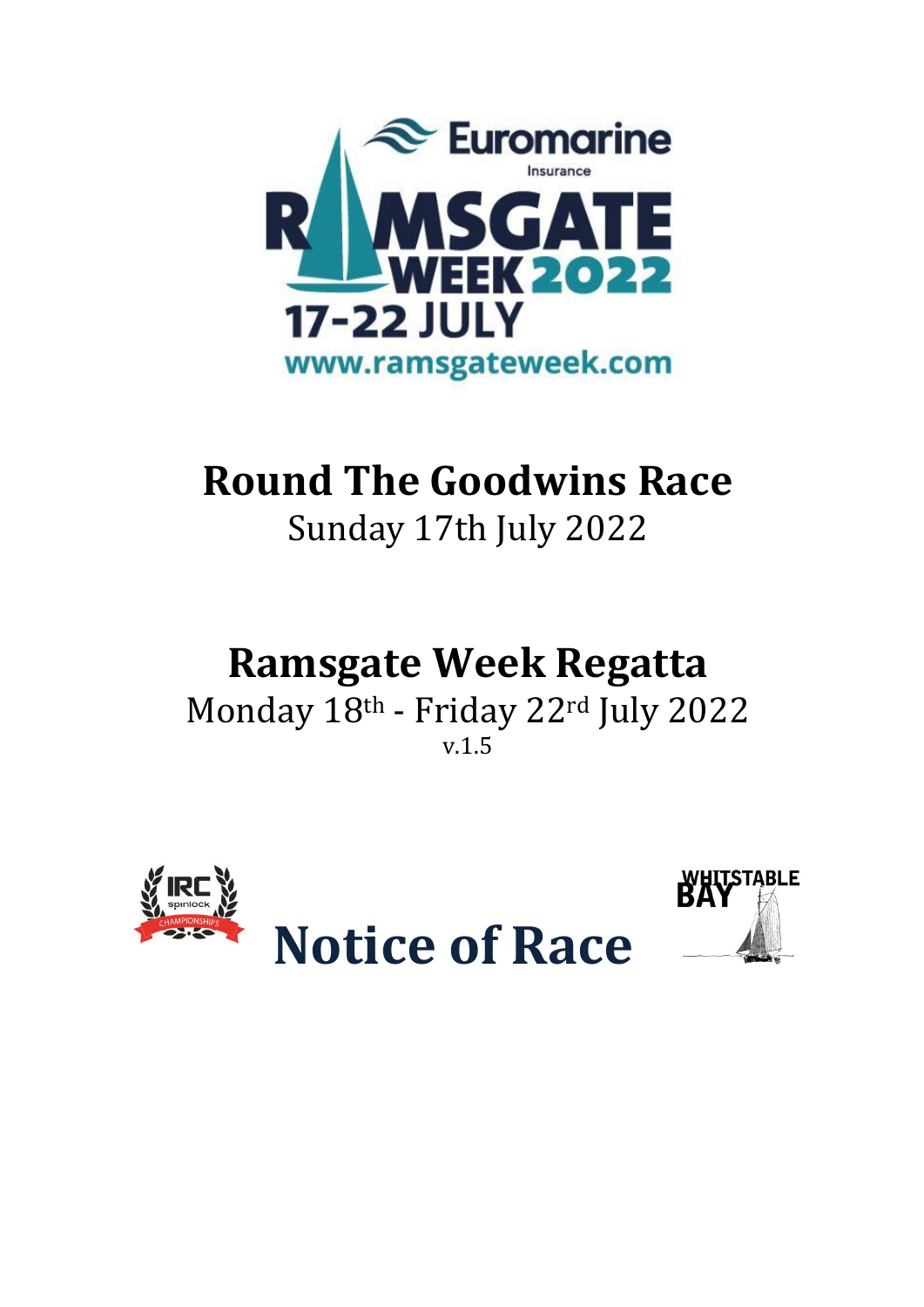# Royal Temple <u>Pacht</u> Club

#### **The organising authority for each day of racing will be The Royal Temple Yacht Club**

**Sunday 17th July 2022 Monday 18 th – Friday 22 rd July 2022**

### **Notice of Race for IRC / ORC classes IRC East Coast Championship Cruiser and Classic Handicap classes**

**Version 1.5**

#### **1. RULES**

- 1.1 The regatta will be governed by the 'rules' as defined in the Racing Rules of Sailing and the Royal Harbour Marina terms and conditions and the Port of Ramsgate bye-laws 2011.
- 1.2.1 If there are COVID-19 PROTOCOLS, Protocols relating to COVID-19 may be published at any time and will state if they have the status of a rule.
- 1.2.2 IRC Classes shall comply with current IRC Rules, Parts A, B and C, but excluding IRC rules 21.1.5(d) and (e) and rule 22.4,
- 1.3 All Classes will comply with World Sailing Offshore Special Regulations Appendix B: Special Regulations for Inshore Racing and with the Royal Temple Yacht Club minimum safety equipment rules, attached as Appendix 1 to this Notice of Race.
- 1.4 Mediation and Arbitration procedure to resolution of an alleged infringement of a rule of Part 2 will be available. Details will be included in the Sailing Instructions.
- 1.5 By taking part in any of the events covered by this notice of race, each competitor agrees and acknowledges that they are responsible for complying with any regulations in force from time to time in respect of COVID-19 and for complying with the event COVID-19 procedures of the Royal Temple Yacht Club.

#### **2. ADVERTISING**

2.1 Rights to use names and likenesses.

Competitors automatically grant to the Organising Authority, without payment, the right in perpetuity to make, use and show any motion pictures, still pictures and live taped or filmed television of or relating to the event.

2.2 Sponsor's Logos

If competitors are issued with material by the Organising Authority bearing a sponsor's logo or advertising, they shall display such material as instructed in accordance with World Sailing Regulation 20.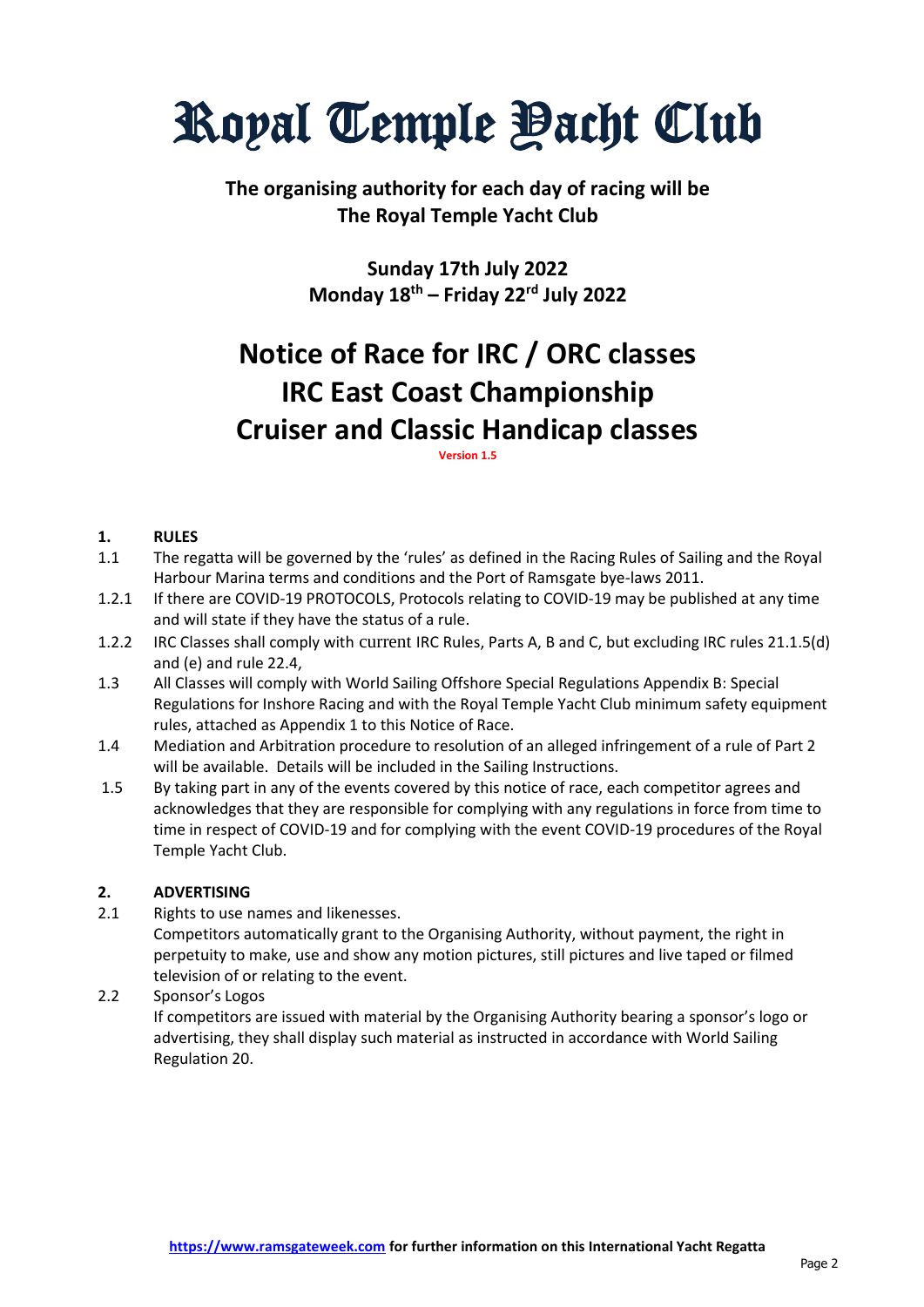#### **3. ELIGIBILITY AND ENTRY**

- 3.1 The regatta is open to all boats over 22ft in length able to satisfy the safety rules and shall be divided into the handicap classes outlined in 3.5 below.
- 3.2 Eligible boats must enter by completing the official entry form available from the website [www.ramsgateweek.com](http://www.ramsgateweek.com/) .

#### 3.3 **Regatta Entry Fees are detailed below:-**

| Sunday – Friday per day    | £ 50.00 |
|----------------------------|---------|
| <b>Wednesday to Friday</b> | £150.00 |
| Sunday – Friday all races  | £240.00 |

Payment for entries should be made via bank transfer using the following credentials:

#### **Sort Code: 20-54-25 Account: 93438937**

#### **Please ensure that you identify the transaction using the "Name of the Yacht" being entered and or "Surname" of the person named on the entry form.**

Should you have any issues with bank transfer you may also contact the Regatta office and have payment taken over the phone.

You may also be required to sign a disclaimer at the registration in the RTYC Club house. 3.4 Entries are eligible to enter any of the following classes:

| <b>IRC</b>                          | IRC <sub>1</sub><br>IRC <sub>2</sub> | Open to boats holding a current IRC / ORC Certificate.<br>It is intended to have 3 IRC classes and the "Rating Bands" for<br>will be notified to competitors by an amendment to the Sailing<br>Instructions displayed on the Club's website prior to the first<br>race. ORC, One Design, 1/2 and 1/4 Ton Classes with 3 or more<br>entries will have results extracted from their relevant IRC class<br>to form a one design class.                    |
|-------------------------------------|--------------------------------------|--------------------------------------------------------------------------------------------------------------------------------------------------------------------------------------------------------------------------------------------------------------------------------------------------------------------------------------------------------------------------------------------------------------------------------------------------------|
| Cruiser Class - with<br>Spinnakers. | Cruiser 5                            | You may choose to enter in the more relaxed Cruiser division.<br>Handicaps for classes 5, 6, & 7 will be allocated by reference to<br>Handicap Systems for Cruisers and any other relevant                                                                                                                                                                                                                                                             |
|                                     | Cruiser 6                            | information and may be adjusted to maintain the spirit of the<br>class.<br>All that is required is to provide to us with your entry the make<br>model and model of your boat, a copy of any other handicaps<br>issued and if necessary, measurement data.<br>The "Rating Bands" for Classes 5&6 will be notified to<br>competitors by an amendment to the Sailing Instructions and<br>will be displayed on the Club's website prior to the first race. |
| Cruiser Class - Non-<br>Spinnaker.  | Cruiser 7                            | This is intended for the less serious racer without hi-tech sails<br>and the use of spinnakers is prohibited.                                                                                                                                                                                                                                                                                                                                          |

**[https://www.ramsgateweek.com](https://www.ramsgateweek.com/) for further information on this International Yacht Regatta**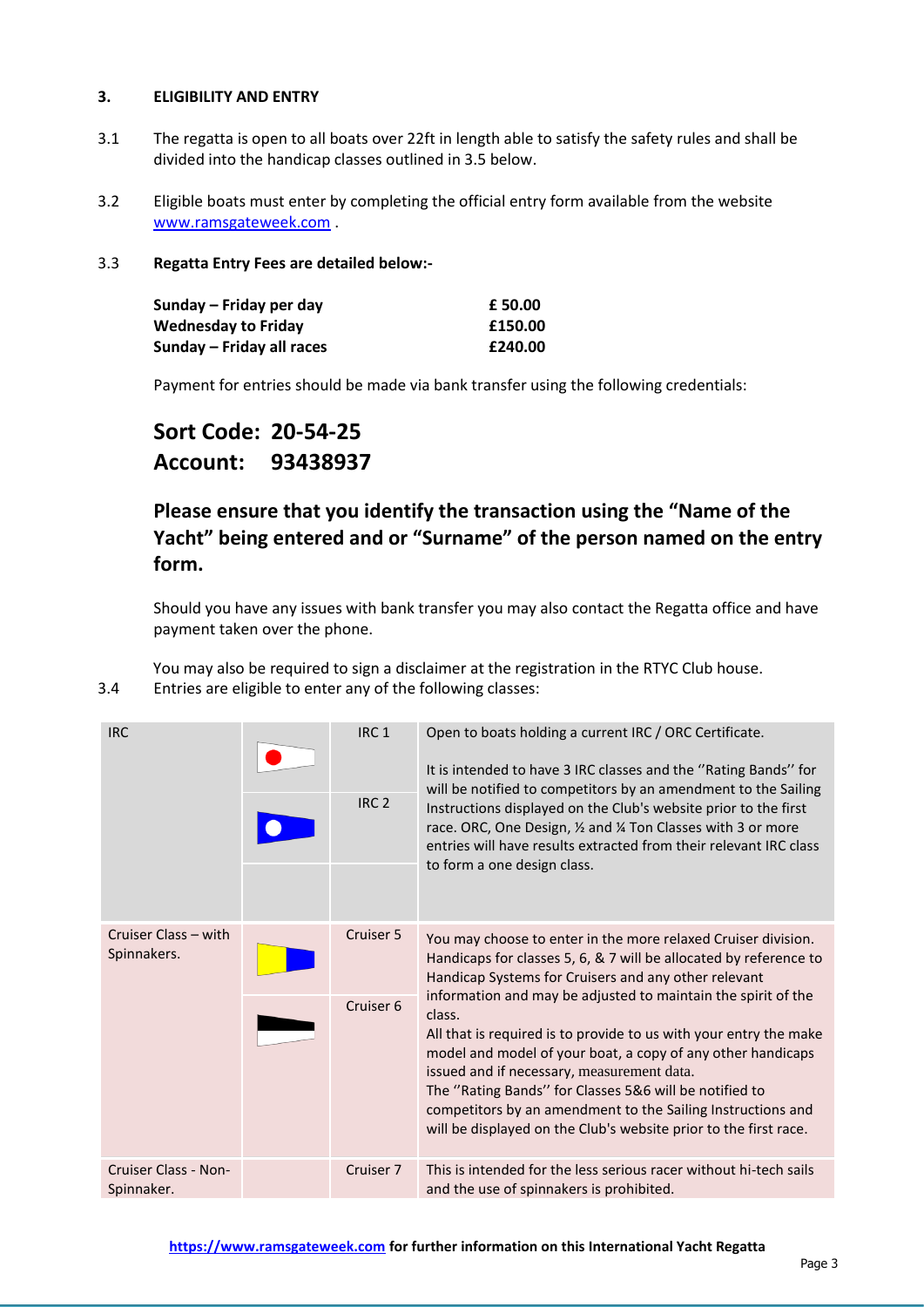- 3.5 The Race Committee may, at their discretion, allocate divisions of any class according to the handicap rating.
- 3.6 Additional classes may be added by the Race Committee at their discretion.
- 3.7 Starts may have to be shared with other classes.

#### **4. SCHEDULE**

4.1 Registration will take place in the RTYC from 1200 hours on Saturday 16<sup>th</sup> July. All boats must register prior to competing in their first race. Registration office will open daily from Sunday to Friday at 08.00 for registration and competitor information purposes.

4.2 Racing is scheduled as follows: - **Warning Signals & Classes to be confirmed in the Sailing Instructions** before the start of the event.

| Date                              | <b>Classes</b>          | <b>First Warning Signal</b> | Races                                                           |
|-----------------------------------|-------------------------|-----------------------------|-----------------------------------------------------------------|
| Sunday 17 July                    | IRC 1, 2,               | 0955                        | <b>Round the Goodwins</b>                                       |
|                                   | Cruisers 5, 6           | 0945                        |                                                                 |
| Monday 18 July                    | <b>IRC 1, 2</b>         | 1055                        | <b>IRC Regatta Series 1</b>                                     |
|                                   | <b>Cruisers 5, 6, 7</b> | 1055                        | <b>Cruiser Regatta Series 1</b>                                 |
| Tuesday 10 July                   | <b>IRC 1, 2</b>         | 1055                        | <b>IRC Regatta Series 2</b>                                     |
|                                   | <b>Cruisers 5, 6, 7</b> | 1055                        | <b>Cruiser Regatta Series 2</b>                                 |
| Wednesday 20 July                 | <b>IRC 1, 2</b>         | 1055                        | <b>IRC Regatta Series 3</b><br><b>IRC Championship Series 1</b> |
|                                   | <b>Cruisers 5, 6, 7</b> | 1055                        | <b>Cruiser Regatta Series 3</b>                                 |
| Thursday 21 July<br>QE11 Cup      | <b>IRC 1, 2</b>         | 1055                        | IRC Regatta Series 4 & 5<br>IRC Championship Series 2 & 3       |
|                                   | Cruisers 5, 6, 7        | 1055                        | <b>Cruiser Regatta Series 4</b>                                 |
| Friday 22 July<br><b>Gold Cup</b> | <b>IRC 1, 2</b>         | 0955                        | <b>IRC Regatta Series 6</b><br><b>IRC Championship Series 4</b> |
|                                   | Cruisers 5, 6           | 0945                        | <b>Cruiser Regatta Series 5</b>                                 |
|                                   | <b>Cruisers 7</b>       | 1055                        |                                                                 |

**Note:** On Friday 22 July, Classes 5 and 6 may be scheduled to sail the same course as IRC Classes. (Warning Signal on Friday at 09.45h).

#### **5. MEASUREMENT**

- 5.1 The Race Committee may inspect any boat or her equipment, sails and rating certificate before, during or after the races.
- 5.2 One design classes shall comply with their own class rules, except for crew/weight limitations.
- 5.3 No rating changes will be accepted following registration, except because of a result of a rating protest or to correct rating office errors.
- 5.4 Class identification flags must be flown on the backstay of each boat whilst racing.
- 5.5 Bow numbers will be provided for the boats.

#### **6. SAILING INSTRUCTIONS**

Sailing Instructions will be available on the official web sit[e www.ramsgateweek.com](http://www.ramsgateweek.com/) and a hard copy if required at registration.

A list of current entries may also be available on the web site.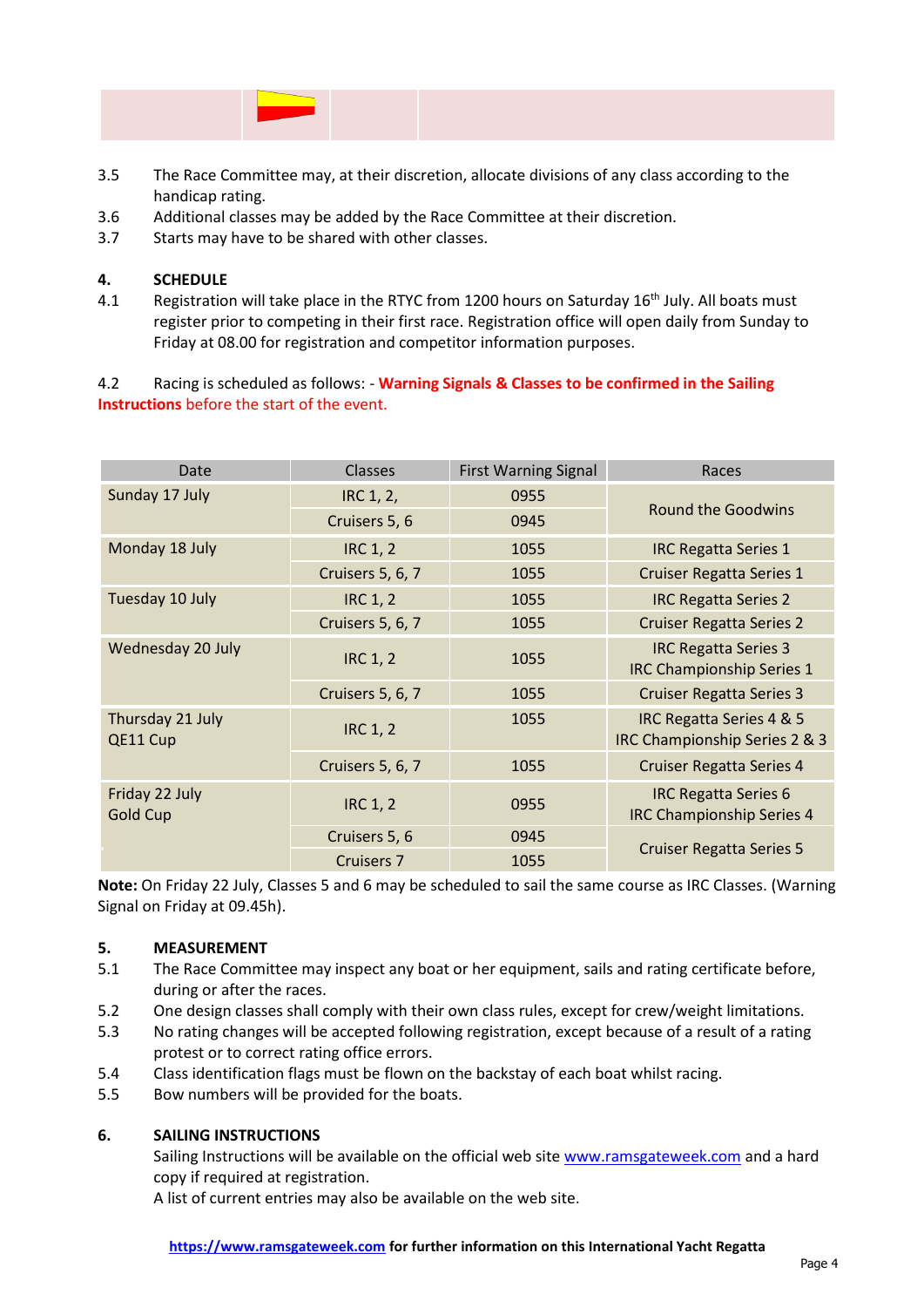#### **7. COURSES**

Each race will start from the RTYC Club starting line and will be sailed around buoys in the English Channel waters between East Margate and South Foreland. It is the intention, of the Race Officers, all courses will be given via VHF 72 or 77 and **Whats App Group.**

#### **8. SCORING**

- 8.1 The low points scoring system of Appendix A of the Racing Rules of Sailing will apply.
- 8.2 Series will be scored as follows: Round the Goodwins – Class and overall scores. IRC Regatta Series – 6 races Monday to Friday IRC Regional Championship – 4 races Wednesday to Friday Cruiser and Classic Series – 5 Races Monday to Friday Classes will be scored separately for each series.
	- a. Discards will be as follows: When fewer than 4 races have been completed in a series a boat's score will be the total of her races scored. When 4 to 6 races have been completed a boat's score will be the total of her race scores

excluding her worst score.

- 8.4 All Times will be corrected to the nearest second to determine finishing place and with .5 seconds rounded up.
- 8.5 The Noot Cup for Round the Goodwins on Sunday 17<sup>th</sup> July and the Ramsgate Gold Cup on Friday 22th July will be awarded to the IRC boat with the lowest corrected time. IRC / ORC Classes and Cruiser Classes 5 and 6 may sail the same course. Boats in Classes 5 and 6 who hold a valid IRC rating and comply with Clause 1.2 of the Notice of Race will be included in the overall results for these races.
- 8.6 Results will be displayed via the website.

#### **9. BERTHING**

- 9.1 It is intended that all competitor's yachts will berth on pontoons in the all-tide marina adjacent to the Harbour Western Arm as directed by the Dockmaster. If the Berthing Master is not present, please call on VHF Channel 80. Berths for yachts racing only part of the week may be available in the inner Harbour Marina.
- 9.2 Lifting of boats will be organised through the Harbour Authority. Berthing charges must be paid directly to the Harbour Authority on arrival in Ramsgate. Competitors who have entered for the full week will be entitled to a discount in berthing charges. Berthing charges are payable directly to the Harbour not RTYC.

Contact details Tel: +44 (0) 1843 572100 Fax: +44 (0) 1843 590941 E mail : [portoframsgate@thanet.gov.uk](mailto:portoframsgate@thanet.gov.uk) www.portoframsgate.co.uk/welcome\_to\_the\_marina.aspx

#### **10. RADIO COMMUNICATION**

- 10.1 Except in an emergency a boat shall neither make radio communication while racing nor receive radio communications not available to all boats. This restriction also applies to mobile telephones.
- 10.2 The following VHF channels will be used by the regatta:-

| Port Control            | Channel 14                   |
|-------------------------|------------------------------|
| Dock Office             | Channel 14                   |
| <b>Berthing Officer</b> | Channel 80                   |
| Temple Race Hut         | Channel 72 (Club Start Line) |
| Offshore One            | Channel 77 (Committee Boat)  |
|                         |                              |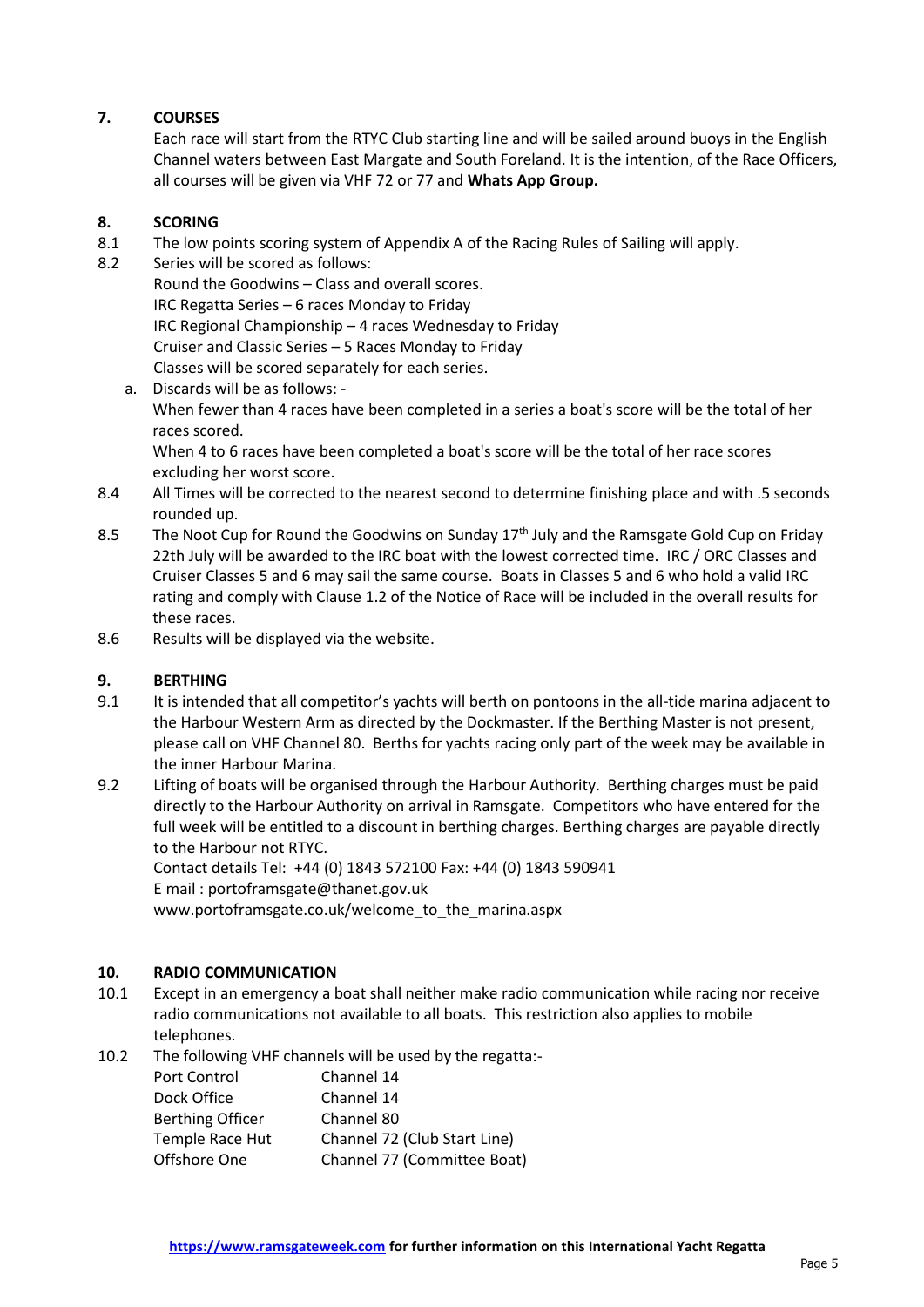#### 11. **PRIZES AND TROPHIES**

- 11.1 Class Prizes will be awarded for all races.
- 11.2 Trophies will be awarded as follows:- Round the Goodwins Race overall winner – Noot Cup. Overall winner of the QE11 Cup (Classes 1, 2 on Thursday 21<sup>st</sup> July) Overall winner of the Gold Cup (on Friday 21<sup>st</sup> July) Class winners of all Classes in the Noot Cup, QE11 Cup & Gold Cup Class winners of the IRC Championship series in Classes 1, 2 Class winners of the Ramsgate Week IRC Series in Classes 1, 2 Class winners of Class 5, 6, 7 & 8 in Ramsgate Week Series and there will be Trophy races on various days throughout the week. **'IRC Champion Salver'** for IRC Classes will be awarded to the boat that achieves the best result by taking all scores from completed regatta series races, Monday to Friday. If a tie is not eliminated by Application of Appendix A8 the tie will be broken by taking into consideration the number of boats competing in each class or division.

11.3 Prize Giving will provisionally take place as follows, Area and Times will be advised during the event. Thursday  $17<sup>th</sup>$  July: Round the Goodwins. Thursday 21st July: Race winners for all classes from Monday to Thursday. Friday 22<sup>nd</sup> July: The Ramsgate Week trophies.

#### **12. Risk and Responsibility Statement**

- 12.1 Rule 4 of the Racing Rules of Sailing states "The responsibility for a boat's decision to participate in a race or to continue racing is hers alone."
- 12.2 Royal Temple Yacht Club accept no responsibility or liability for loss of life or injury to skipper or crew or others, or for the loss of, or damage to, any vessel or property.
- 12.3 The skipper and crew shall be held jointly responsible for the conduct of the boat's crew before, during and after a race. Misconduct may result in both the person in charge and crew being excluded from future races and renders a boat liable to disqualification.
- 12.4 The race committee shall make starting signals unless in their opinion it is manifestly unsafe for any of the boats entered to remain in the vicinity of the starting line. Each boat shall exercise her responsibility under Fundamental Rule 4 Decision to Race and decide whether or not to start or to continue to race.
- 12.5 No boat shall be accepted as an entry unless the skipper of the boat has, before the start of the race, signed a declaration in the terms set out in the entry form.
- 12.6 Sailing is by its nature an unpredictable sport and therefore inherently involves an element of risk. By taking part in the event, each competitor agrees and acknowledges that:
- 12.6.1 They are aware of the inherent element of risk involved in the sport and accept responsibility for the exposure of themselves, their crew and their boat to such inherent risk whilst taking part in the event;
- 12.6.2 They are responsible for the safety of themselves, their crew, their boat and their property whether afloat or ashore;
- 12.6.3 They accept responsibility for any injury, damage or loss to the extent caused by their own actions or omissions;
- 12.6.4 Their boat is in good order, equipped to sail in the event and they are fit to participate
- 12.6.5 The provision of a race management team, patrol boats and other officials and volunteers by the event organiser does not relieve them of their own responsibilities;
- 12.6.6 The provision of patrol boat cover is limited to such assistance, particularly in extreme weather, as can be practically provided in the circumstances;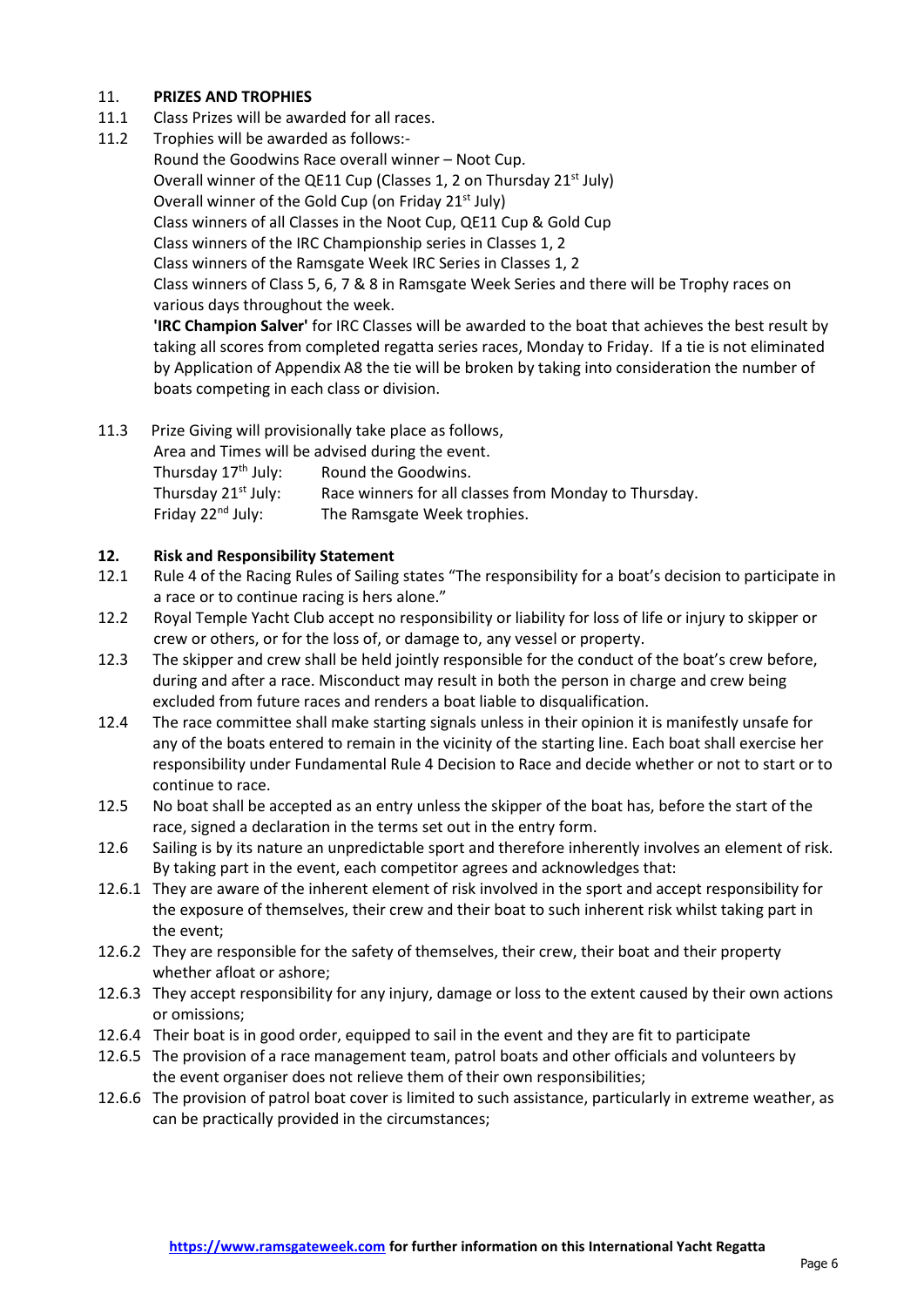- 12.6.7 Vessels setting to sea for offshore and coastal races are responsible for ensuring that their boat is equipped and seaworthy so as to be able to face extremes of weather; that there is a crew sufficient in number, experience and fitness to withstand such weather; and that safety equipment is properly maintained, stowed and in date and is familiar to the crew;
- 12.7 The fact that the race committee conducts inspections of a boat does not reduce the responsibilities of each competitor set out in this Notice of Race.

#### **13. INSURANCE**

Each participating boat shall be insured with sufficient insurance cover to meet all or any claims and with a minimum cover of £3,000,000 (GBP) in respect of third party claims.

#### 14. **SUPPLEMENTARY INFORMATION**

- 14.1 Admiralty Charts 1828, 1607 or 1183 (South Thames Estuary or Thames Estuary). 1827 may also be useful (Approaches to Ramsgate), but it is not essential.
- 14.2 The approach to Ramsgate for commercial traffic is from the east via a well-marked deep-water channel. This is used by large ferries and fast craft, and small craft are advised to keep well clear of such vessels and to proceed via the recommended yacht track to the South of the buoyed channel when approaching or leaving Ramsgate. All yachts should maintain a listening watch on VHF Channel 14.
- 14.3 A small craft holding area is in operation to the north of No. 3 buoy and to the south of the southern breakwater. Outer Harbour – Yachts must motor directly through the turning circle area when entering and leaving the Harbour.
- 14.4 The gate to the inner marina is open for approximately two hours either side of high water. By day a red and yellow flag and by night a single green light is displayed above the Dock Office to indicate that the dock gate is open.

#### **16. FURTHER INFORMATION**

For further information contact: Rear Commodore Sail Royal Temple Yacht Club, 6 Westcliff Mansions, Ramsgate, Kent, CT11 9HY Tel: +44 (0)1843 591766 Fax: +44 (0)1843 583211 E-mail: ramsgateweek@rtyc.com Website: [www.ramsgateweek.com](http://www.ramsgateweek.com/)

#### **Class racing for the following classes:**